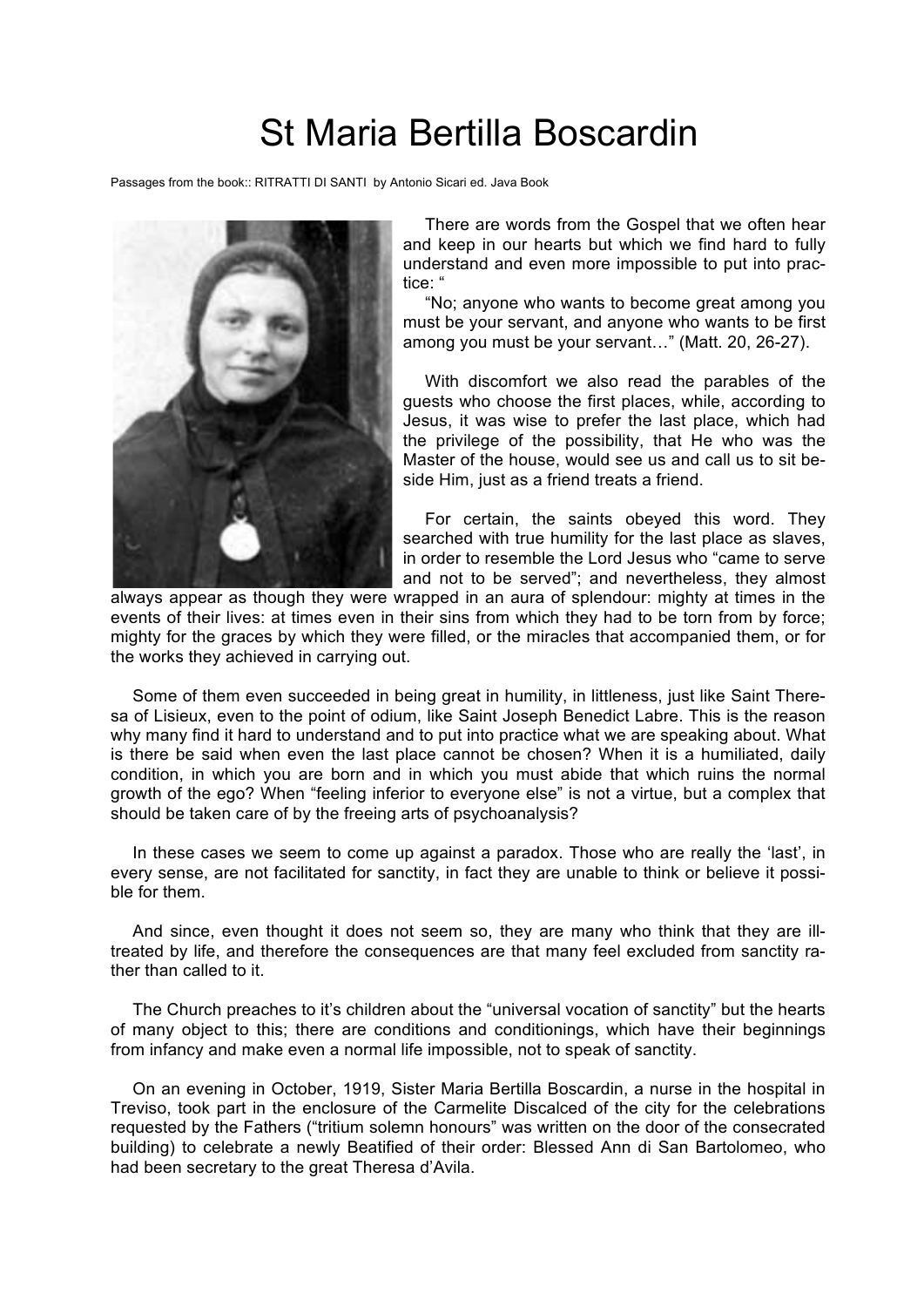The Church was full of lights, ornaments and festive rites: " *let us become saints too",* whispered Sister Bertilla to her companions, "*but saints in heaven and not on altars".*

This way she tried to coincide with two requisites, which for her were difficult to reconcile: her profound desire for sanctity and the consciousness of her insignificance that could not bring her to imagine herself worthy of such honour.

Thirty years later and she herself will be risen to the "Glory" of Bernini.

Where saints are concerned, the Church is not deceived by appearances and recognise them in the figures of both Popes (Pope Pious X lived and was beatified in these years) and in that of a humble servant nun who was a nurse.

Maria Bertilla received this name from an Abbess who was of antique and noble origin, during the period of the Frank, on her entering the convent. But, even this solemn name seemed humble and ungraceful on Maria.

She had been christened Ann Francis; in her family and town she was known as Annette.

She was born in the small village of Colli Berici near Vicenza, in a home of poor illiterate farmers.

Her mother was a kind woman while her father was harsh and quarrelsome. His touchy character and jealousy worsened terribly when he was drunk; he became suspicious of his wife and covered her with rebukes, shouting and beatings.

The neighbours heard the shouting and shook their heads; they could do nothing more than take the child into their homes when she fled from her home terrified, she would sit in a corner, covering her eyes with her hands..

Sometimes Annette threw herself on her mother's lap to protect her more than to protect herself; other times they succeeded in escaping to the loft; once they fled on foot towards Vicenza and spent the night under the portico of the Sanctuary of Monte Berico, crying beside the statue of Our Lady.

So the child grew clutching to her mother, afraid of her father, used to the hard work both in the home and fields shy, awkward, and her scholastic results were poor.

She attended the three school classes in the village and had to repeat the first class, which was a very strange thing even in those days.

At school and in the village she acquired the nickname of "the goose", and all her life this nickname will remain with her both at home and in the convent.

If, at this point, we imagine a dialogue, in heaven, between God and the Enemy (similar to the tale, in which the Bible tells of Job), we would hear the voce of our *"poor"* faith and the doubts of which we speak, and say to the Lord of the Universe: *"Here is a really humiliated creature, try and make a Saint of her, if you can".*

And God accepts the challenge.

Not, however, by taking her from that condition of Cinderella and making her hidden beauty shine, but by simply using, as it is in His plan, those lacerations that pedagogists and psychologists know how to foresee and describe so well.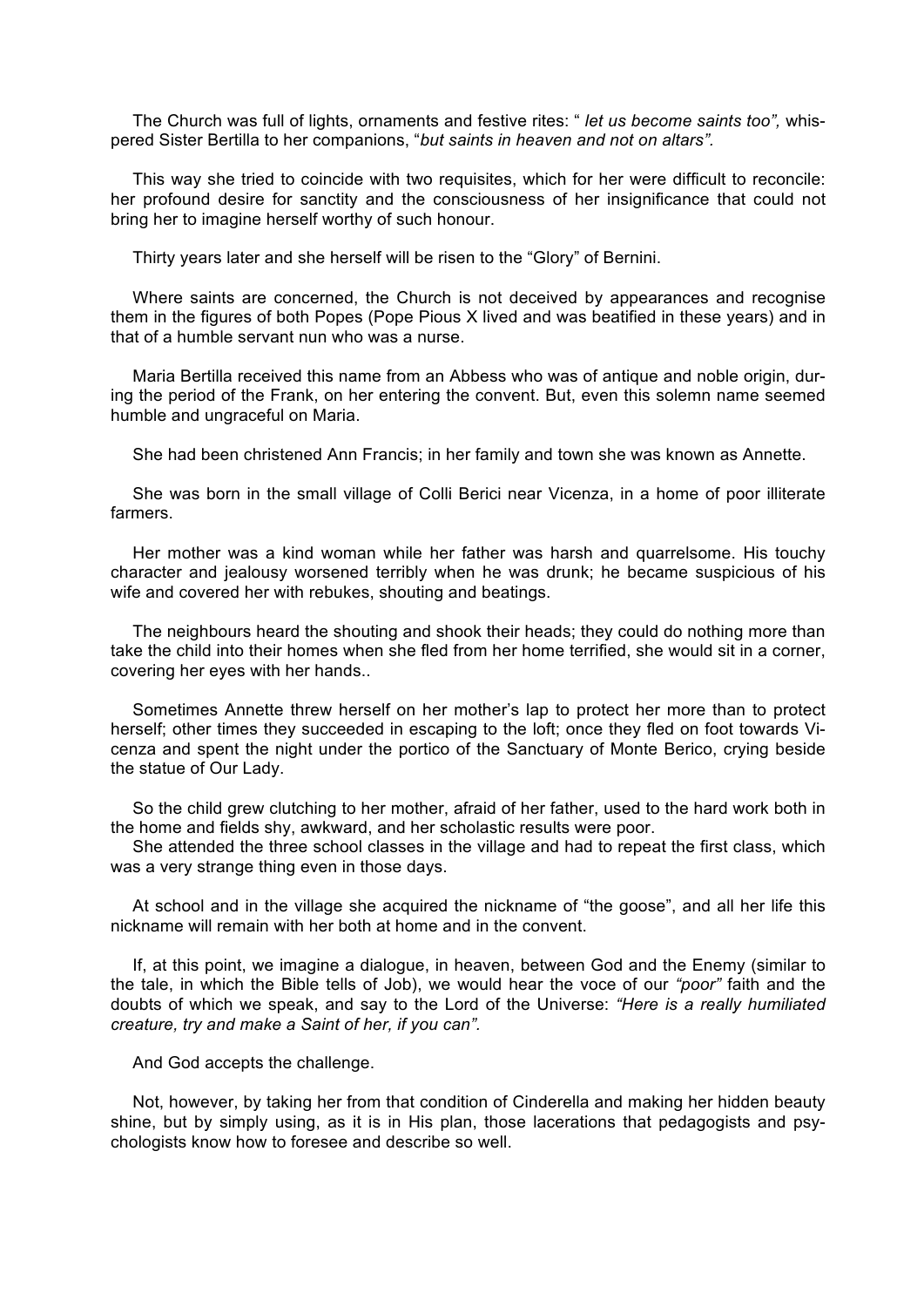Shy, awkward, and apparently of no value, Annette will remain all her life, always at the last place. It is there, at the end of the table, that Jesus looks on her with love, as He had promised in His parable. And from there he will call her to his Heart.

If her father was exacerbating, and the house cold and sad, she learns from her mother to take refuge in the small church in the village as though it were a home. She went there every morning, very early, carrying her clogs in order not to ruin them. There she understood what a real family was like and she felt in peace with all, even with that father who no one understood but condemned. After all, daddy had not a cruel heart, but it had hardened on account of his drinking wine and the difficulties he had and at times he noticed the child who tried to pray even at home.

When 'he', will have to give evidence at the canonical trials for the beatification of his daughter, he confesses that, sometimes, seeing the small child on her kneels in a corner "with her hands in courtesy" (an antique way of saying "joined hands"), a lump would come to his throat and he felt as if he was going to choke, and he felt an urge to recite some Our Fathers.

At school no one took any notice of her considering her to be noticeably below average in intelligence; sometimes her homework was not corrected and her schoolmates, with the cruelty of their age, never forget to make her aware of the fact. *"I* really *don't mind*", she would answer humbly, and she truly did not feel anger or rebellion.

Only once will the teacher and her schoolmates remain uncomfortable before her, as though in the presence of an unknown world. During Holy Week the teacher tells the class of the passion of Jesus and Annette, burst into tears heartbroken: *"I am crying for the sufferings of the Lord, and because men are so cruel",* the child explained in her dialect.

It is for certain that the parish priest, having taken a more authentic and profound look at this child, going against the opinions and to the marvel of all, he will admit her to Holy Communion at eight and a half years old, when the authorised age in those years was eleven.

It was the year 1897; the year in which Theresa of Lisieux died, the saint who would remind the Church and the enter world of the tenderness with which Gods looks on what seems to the world to be small and weak.

At twelve years old, the parish priest infringing the rules once again, accepts her to join the association of the "Children of Mary", in which the girls could join only on having reached the age of twelve.

That saintly priest looked at the child's soul, he loved her and she did not seem so ignorant to him. He gave her a catechism as a gift and he seemed to have an intuition that she would always keep it with her and study it every day: they found it in the pocket of her habit, when she died, at thirty-four years old.

The parish priest was also taken by surprise when the fifteen year old girl tells him that she wishes to consecrate her life to God, in any order, it was not important, he could choose,

*"But you are not able to do anything! The nuns would not know what to do with you!"*

*"That is true, master"* the girl candidly answered (in her dialect).

So he explained that it would be better if she remained at home and gave a hand with the work in the fields.

But when the priest was praying before the Blessed Sacrament and the things he had said did not seem to be so obvious.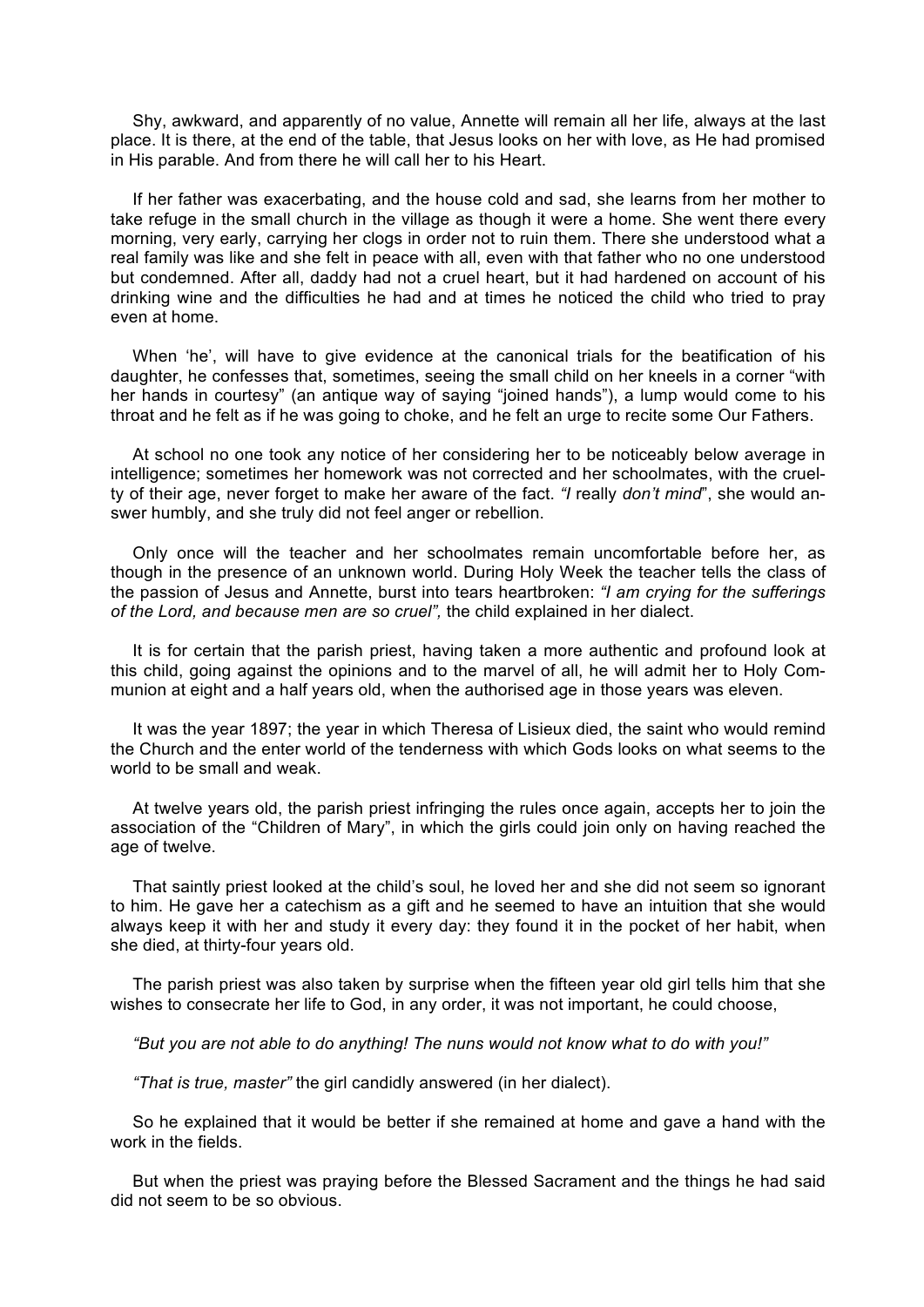When he met her again he asked her:

*"Are you still decided on entering a convent? Tell me something: do you know how to peel potatoes at least?"*

*"Oh yes, Father, I am able to do that at least".*

*"Alright, you need to know nothing else".*

His rough tone was the equivalent to the gentleness of Saint Theresa of Lisieux, who in those same years had made this observation:

*"There are too many people who go before God with the pretence of being useful to Him".*

It seems that the same conservation, between the parish priest and the girl, was the same as the one that had been heard in Lourdes, between the Bishop and the humble Bernardette Soubirous.

On the other hand, the three, Bernradette, Theresa and Bertilla, really seem to be spiritual sisters.

So she entered the convent, convinced that they were doing her a great honour in accepting her, an unmerited favour, and the last place for her would always be the right one, the right one for her.

She was happy and grateful for everything: *"I will remember that I am here thanks to a special grace,* she writes her note-book, *and everything that I shall receive I will receive it as something I am not be worthy of".*

At the beginning her father was annoyed at the thought of having to give a few hundred lire that were necessary for a dowry, miserable though it be, but he gave in saying: *"It must be her destiny to go into a convent. Yes, yes, I will give her the money and let her follow he destiny".* 

Thus, twice, this father who had not succeeded in being a good father, knows how to pronounce a word that was full of "objective faith": he perceived a destiny, which belonged to his daughter and to which he gives in. Having been said by him, it was a sullen but true acknowledgement of God the Fathers' law and rights.

He himself will accompany her to the convent, pulling the cart with his daughter's poor dowry: an earthly picture which most surely moved our Heavenly Father, and made this man, uncouth and of poor faith, worthy of the grace of a holy death, at an old age, surrounded by reverence and affection, thanks to his daughter who had become a saint.

During her novice-ship, that which Annette, now known as Sister Bertilla, would have had to learn by mystical practice and virtue, she already knew "naturally".

She will have to learn the fundamentals of all spiritual lives and all the mystics; that is: God is All and the nullity of his creatures, on which Frances d'Assisi, Catherine of Siena, John of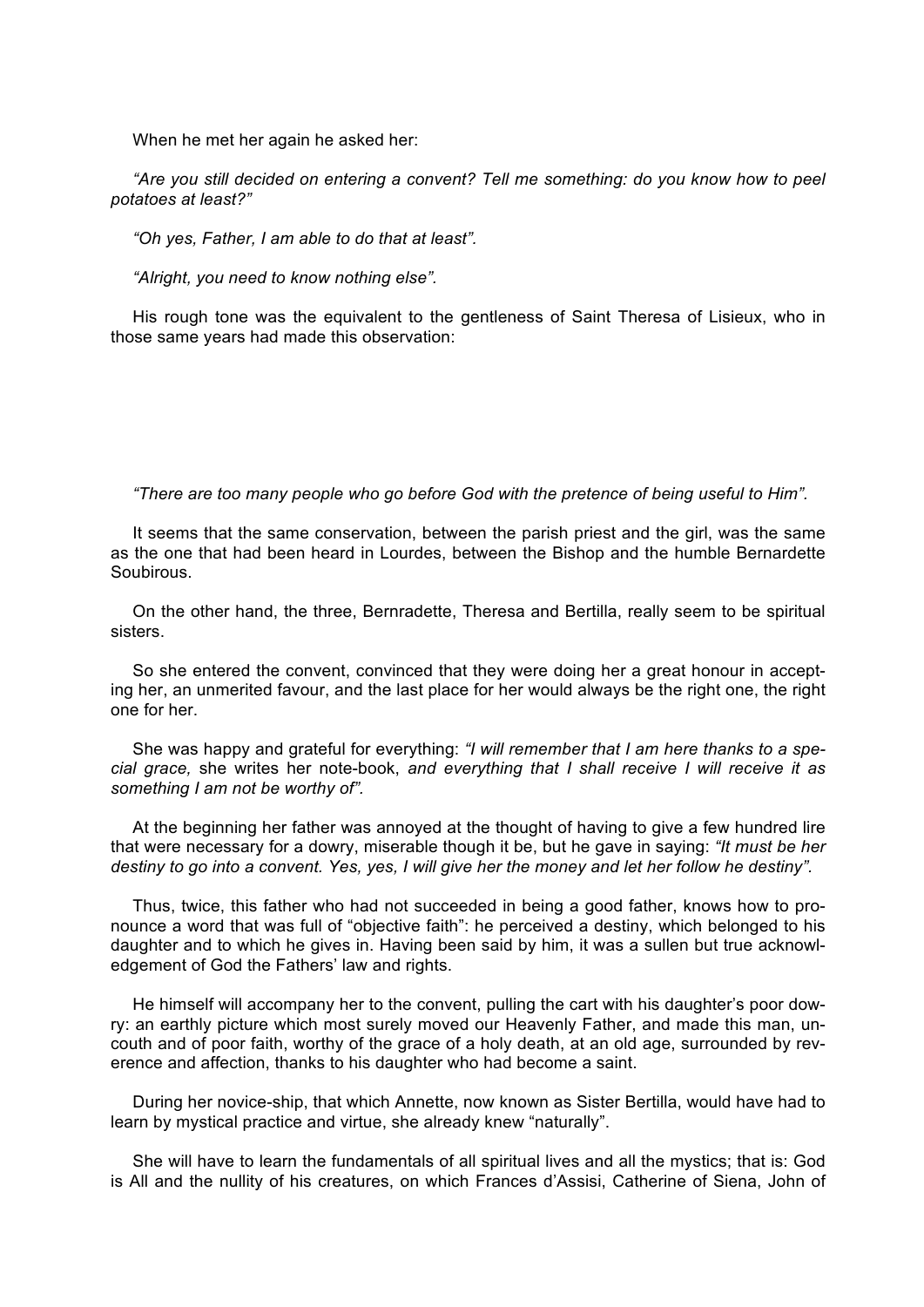the Cross and thousands of other saints, had lengthily mediated, and will not argue or find tiring.

She will have to practice to learn to know God and to learn to know herself (according to the Saint Agustine's aphorism: "Noverin Te, Domine, noverim me", and she, unaware, would explain to a companion that this was so obvious: *"When we are humiliated, we should not loose time in pondering on the fact, but say to the Lord: that I may know Thee, that I may know myself".*

She was really convinced of her "nullity" and that the others, educated, capable, were all better than her and that they all had the right to her attention and services.

She would go to the Teacher and ask with disarming genuineness:

*"I am not able to do anything. I am a poor goose. Will you teach me what I must do? I want to become a saint".*

To us, who are careful and will fight to the end in order to maintain the prestige we have earned, and make it a question of dignity, this could cause us to be annoyed in seeing a creature reduced to such a degree of humility (or perhaps of humiliation). But we must not allow ourselves to be deceived.

With all our dignity, we are afraid or ashamed to say that we want to become saints. She considered it a right and a necessity.

It is as if our pretentious dignity often guards a fragile and uncertain 'ego'; while Bertilla's humility and even her auto-humiliation guarded an 'ego' that was consistent and as pure as a diamond

It was her desire for sanctity, and the certainty that it was possible even for her to become a saint, through the grace of God, that protected her from retiring into herself, from nervous breakdowns or existential crisis's. It was this desire and certainty that made her "living at the last place" evangelic.

For the same reason, she experienced the profound beauty and truth of the words like, "obedience", "poverty", "humility", "silence", "kindness". It was congenial to choose the undesirable places, the hardest work, the generous duties and never complaining. *" I'll do it,* she so often said, for tasks that no one else wanted to do, *"I'll do it". It's my duty".* Even when they did her wrong or they neglected her; she never seethed in the offence.

At the end of her first year as a novice she was sent to the hospital in Treviso, because it was a difficult environment, also from a moral point of view, and they though that her humble simplicity would have changed things a little.

It was a hospital with a lot of problems, in phases of continuos refurbishing, with inadequate divisions and unprepared staff, a theatre of Trade Union and political conflicts, of virulent clashes between freemasonry, socialists and clergy, which often boomeranged back on the nuns.

In 1907, when Bertilla, nineteen years of age, entered the hospital, three nuns were sent away, out of spite more than for valid reasons. The newspaper *Voce del Popolo,* (a diocesan weekly) published a significant paragraph: *"They sent them away. They were three angels of charity (…)who assisted the ill with maximum care and self-denial (and…). They drove them away as if you would, thieves, giving them eight days to find another roof and another master. The Hebrew Lord Mayor and the freemasonry Borough Council clerks, just to please the socialist scoundrels…they sent them away".*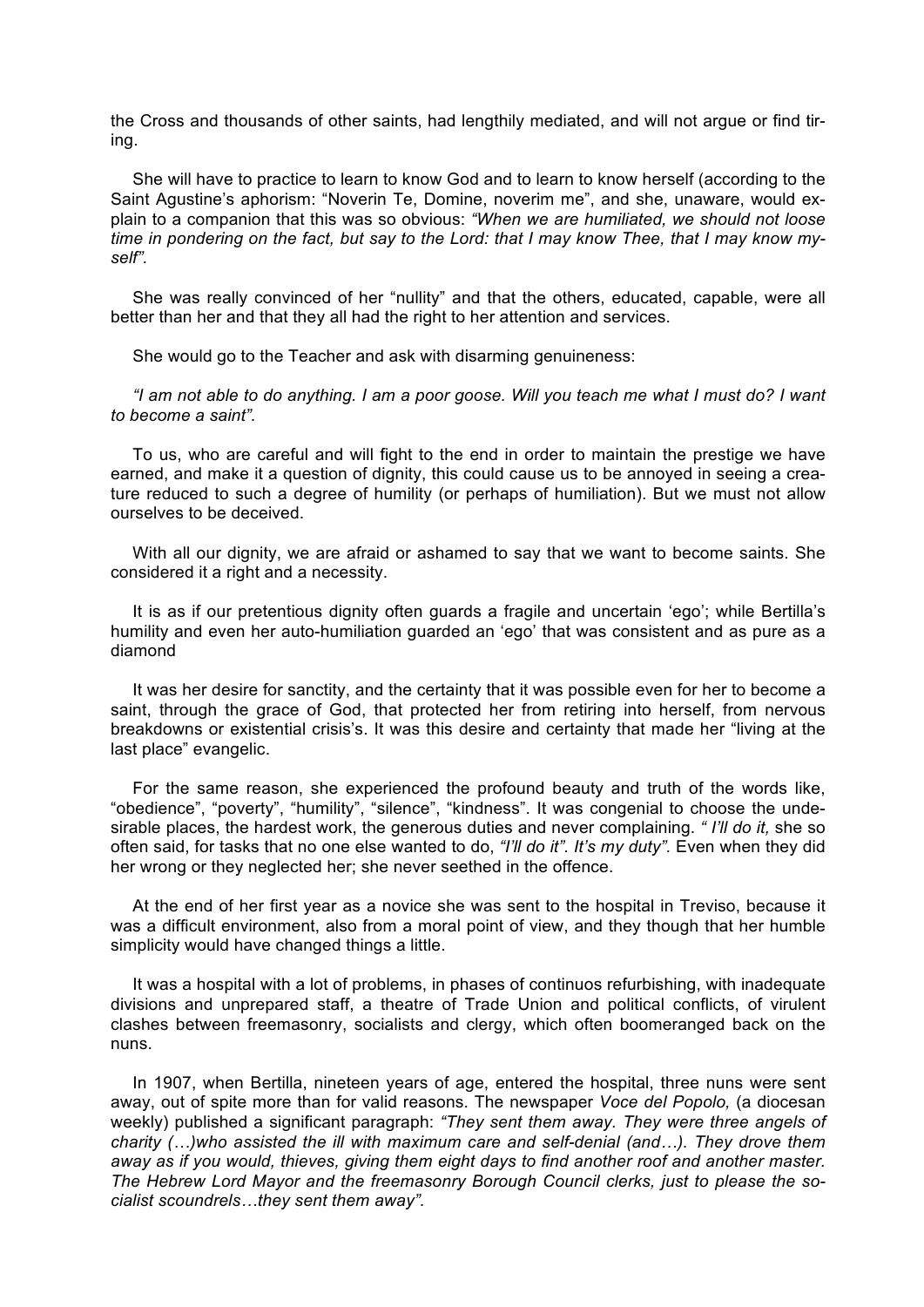This was the environment and the atmosphere.

Here she found waiting for her a Mother Superior who was efficient and brisk who gave her a quick look, she esteemed her immediately and sent her to the nun's kitchen, to be a dishwasher, without the possibility of having contact with doctors or patients. Here she will remain for a year, without interruption, among stoves, pots and pans and the sink.

On the other hand, during her novice-ship, she wrote this prayer in her note book of spiritual notes: *"My Jesus, I implore you through your Holy Wounds that I may die a thousand times rather than permit that I do a single action in order to be noticed!* "

Therefore she did not rebel when they confined her to this place where there were no possibilities of being either admired or in doing anything that was to merit the attention of others. Certainly, her heart and desire was to look and take care of the ill, but she had been told to remain in the kitchen and take care of the cutlery and she learned to wash plates, while praying. *"My Lord, wash my soul and prepare it for tomorrows Eucharist ".*

If she had done this complaining both with her lips and heart, then she would had been a slave; but with that prayer, in her 'last place', she looked at God and this was enough for her to feel invited to God's altar.

After a year she was recalled to Vicenza for her religious profession, even though the Mother superior of Treviso had tried, of her own account, to send her away, so much so was her "firm idea of the inability of Sister Bertilla".

When she became a nun having taken her vows, they sent her back again to the hospital in Treviso. *"My God, she is here again!",* was the Mother Superiors comment when she saw her. She needed professional nurses, and they insisted on sending her that 'half creature'.

Naturally they sent her once again to the kitchen. Ten days later one of the responsible of a very difficult and delicate division died. At first the mother Superior dispelled the temptation of thinking of giving Sister Bertilla this responsibility; but there was no one else. She even prayed to God to forgive the imprudence committed, then she however entrusted the division to Sister Bertilla.

Thus, at twenty years of age, Bertilla began her mission as a nurse. The division was that of contagiously ill children; almost all these children had diphtheria, they had to undergo tracheotomy or intubating, in need of continuous assistance; a distraction could mean a child's life.

Above all life was a continuous regime of urgency, without fixed timetables, without any outside contacts, not even for daily mass.

We must remember that we are in an epoch in which children often arrive from faraway towns in the middle of freezing cold nights, in serious conditions for the septicaemia in course, in wobbling carts, cyanotic from the progressive asphyxia, in need of the intelligent, immediate assistance of all.

It was on one hand the contact with the children, on the other the participating in these sufferings so tragic and innocent that seem to free Sister Bertilla of her awkwardness, all her shyness and make her "sweet", tranquil, serene, shrewd", as the doctors said.

It is opportune to read the testimonies of the doctors who had her as an assistant. Here is one: *"Children are admitted to the ward with diphtheria; they have been taken from their families and they find themselves in such a state of agitation, of depression, so much so that it is not easy to calm them, for two or three days they are like little beasts, beating, boxing, rolling*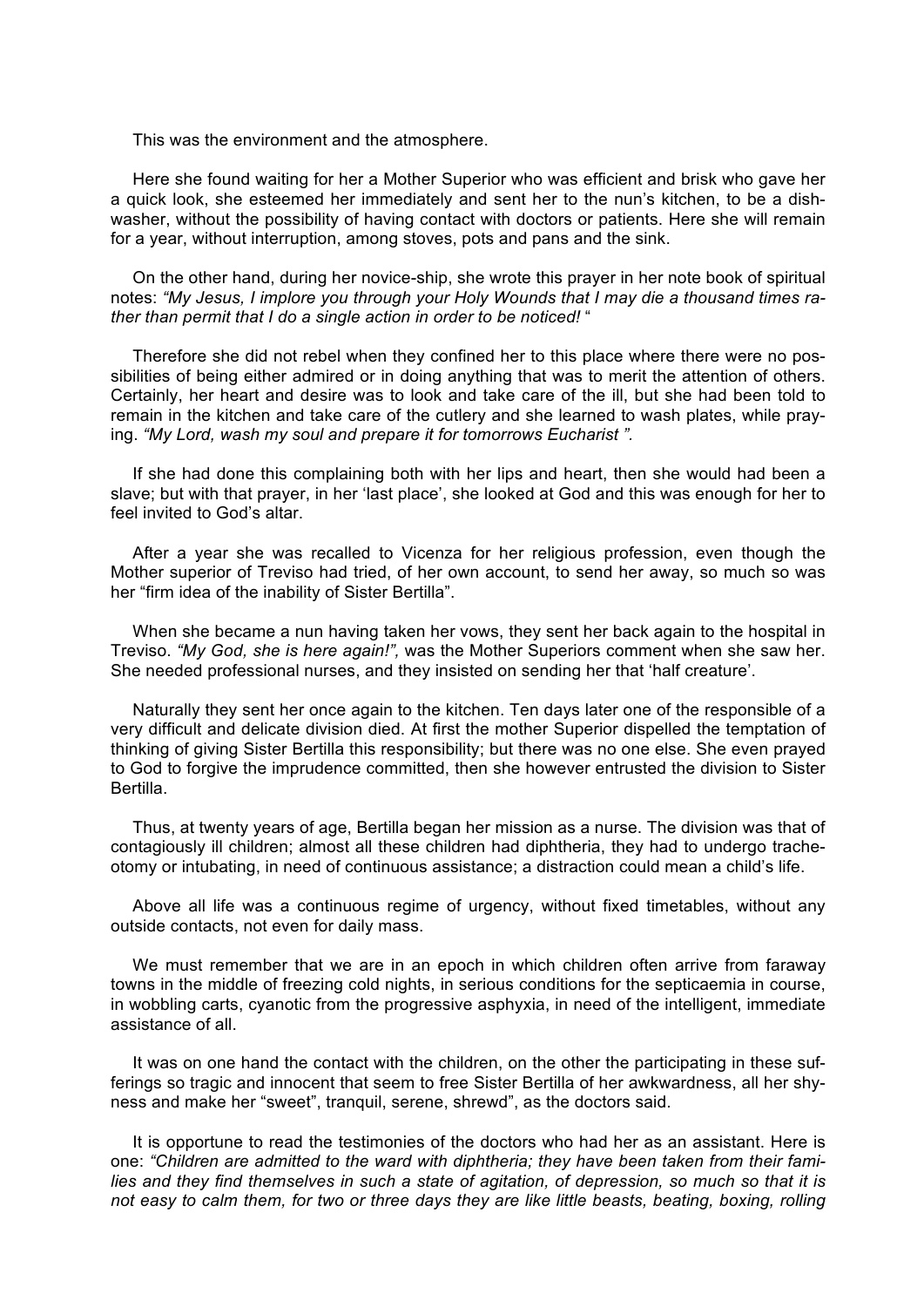*under the bed, refusing food. Now Sister Bertilla succeeded in rapidly becoming a mother to them all; after two or three hours the child, who was desperate, clung to her, calmly, as to his mother and followed her wherever she went. The ward, under her action, presented a moving spectacle: groups of children clinging unto her. The ward was really exemplar".*

It may only seem to be an affable picture, but then the doctors go on describing what happened with the parents when the death of their child had to be announced. She was the only one who was able to find the appropriate words for their despair. The doctors themselves, moreover (the young doctors especially who were terrorised in having to practice their first tracheotomy), will always find her by their sides, without a sign of nervousness or tiredness, in the most critical and agitated moments.

It even happened that when it was time to leave the hospital, the children would cry because they had to leave her and the doctors smilingly tell of the episode of the little girl who said she could not go away because she had "so much affection for the nun".

*"Sister Bertilla always gave me the impression that there was someone beside her who guided and helped her; because a person who rises, in their mission of charity, above others, who also live by the same laws, behave with the same tension, while not having (looking at her materially) any quality or intelligence or culture that would make her superior to others, she really gave the impression that she acted…as if she was following an angel that conducted her. It is not possible for a doctor to think of a person like Sister Bertilla*, *who passes one, two, three, fifteen nights without sleep, and she presents herself always in the same manner, neglecting herself, without signs of tiredness or the illness that undermined her, I repeat, something inside and outside that sublimated her..Not only, but the fact that she transited such an influence on other, such a persuasion that is not found in other people.".*

To note that the doctor who describes her like this is a free- thinker, a freemasonry who will convert, as we will tell further on, when he sees her dying "full of joy".

Sister Bertilla will spend two years with the 'contagious' patients, than she will spend time in all the divisions, leaving behind her, in her fifteen years of hospital life, the same dear and holy memory.

Another sister will tell of how at times, when the nuns were in the refectory, and some new patients arrived. If the responsible said: *"There is a patient for Sister Bertilla", "everyone knew that it was a poor miserable person, miserable and full of parasites, if not tuberculosis".* She had given the others the habit of turning to her when particularly unpleasant situations were presented, from which not only the nurses but the hospital attendants also fled.

When the Mother Superior told her to be cautious, she answered:

*"Mother Superior, I feel as if I am serving God",* and she never avoided excessive work or defended herself even when ill-treated by the more nervous patients. She seemed to have no pride, but only the desire to love and serve.

In 1915 the Great War broke out, when the Piave became the most advanced line, danger was immediate and constant: *"In these times of war and terror,* Sister Bertilla wrote in her faithful note-book, *"I pronounce my "Ecce, venio!". Here I am, Lord, to do according to your will, under whatever aspect it presents itself, let it be life, death or terror".*

It might seem to be a nun's pious prayer. It was a silent and heroic choice, each time that the bombs hit the city and everyone ran to the shelters, to remain beside the beds of the patients who could not be moved; praying and giving glasses of marsala to those who fainted from fear.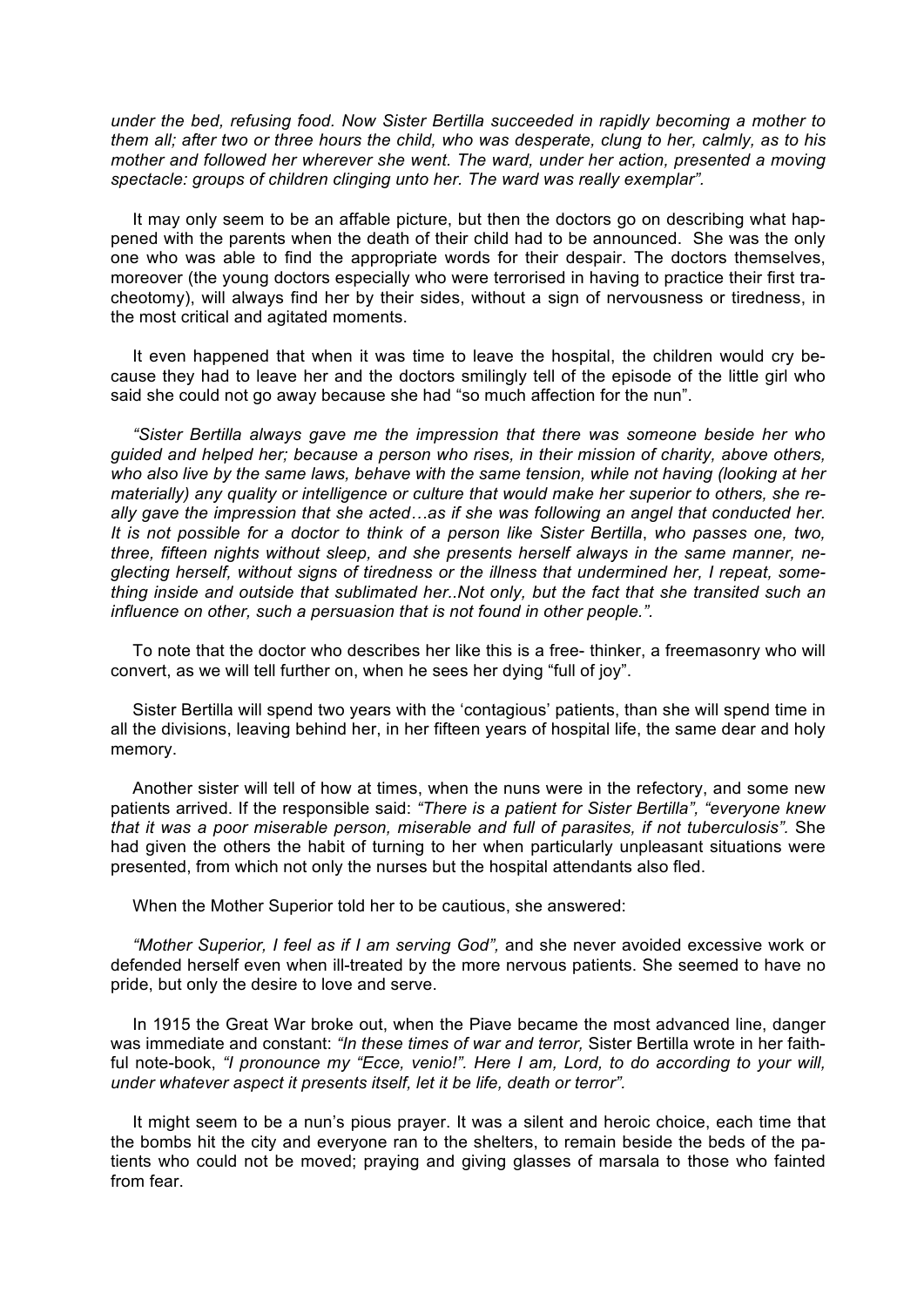She would become pale, terrorised even more than the others would, but she remained.

*"Are you not afraid, Sister Bertilla?"* the Mother Superior would ask her.

*"Do not worry, Mother"* she answered, *"God gives me such much strength that I do not even feel it".*

And so they sent her to the Lazzeretto (a dependency of the hospital), situated near a railway joint, that was mostly the object of air attacks, to substitute a nun who could not stand the fear: *"Do not think about me, Mother",* she would say to the responsible who felt guilty about asking her to sacrifice herself, *"it is enough for me to know that I can be useful".*

In 1917, after the evasion of Fruili, the hospital had to be evacuated and the patients were divided into three groups. Sister Bertilla left with two hundred patients for Brianza and they put the patients who had typhus in her care. Then in 1918 they sent her to the province of Como to a sanatorium for soldiers who had tuberculosis, she will stay there for a year.

To tell how she lived such a *Via Crucis,* would be repetitive; because the sanctity of this humble woman consists in the continuity, never interrupting of words, gestures, attitudes, decisions, that always went in the same direction, with that daily fidelity in all trials, that is the greatest miracle to be seen.

We are not talking only of a *post mortem* letter, or of a successive revocation, when we tend to see everything beautiful and good.

When a chaplain lieutenant, in that same year, returned home fully recovered, he felt it his duty to write a letter to the general Mother Superior, to thank her *"for the good work that her Daughters were doing in that house of suffering…Among them all,* he writes, *Sister Bertilla distinguishes herself. She is occupied with the soldiers who are on the top floor of the hotel, which has been turned into a hospital; she is all consuming in care and charity, as a mother would for her child, a sister for a brother. The necessities of the poor souls, certainly compassionate in their incurable decease, where many, and the organisation of the hospital made it very difficult to distribute what was necessary. Sister Bertilla, in order to find a balsam for a patient would have gone through fire, she could not rest and the number of times she went up and down those long stairs (100 steps) to the kitchen to fetch something or another…".*

Years later in order to be more precise, he will tell of an episode that makes us understand the charity that marvelled him.

*"The Spanish influenza had hit our hospital; the victims of this epidemic were dozens, many of whom died. The fever, of which almost all of us were affected, rose to frightening proportions. We slept with the windows open; these were the sanatorium orders, and in order to moderate the coldness of the night the use of hot water bottles was allowed. It happened on an evening in October that the boiler broke-down, which meant that this small comfort was not possible. I cannot explain the uproar that went on during that hour. The vice-director tried to calm the up-roar, trying his best to make the soldiers understand that the desired hot water was not available for everyone: and furthermore the kitchen attendants were entitled to their*  rest. What a surprise for all, when late during the night, they saw a little nun who was going *around the ward, from bed to bed, giving every patient the desired hot water bottle. She had gone to trouble of lighting a fire in the yard and heating the water in small pots.. The morning after everyone was talking about that nun who had come back on duty without having rested or slept..".*

As a reward she found a meticulous superior, who was only worried that Bertilla was too attached to her soldiers. Such care she took, seemed excessive, certain preoccupations too involving; and her patients became too fond of her, in her opinion, exaggerating. So she relieved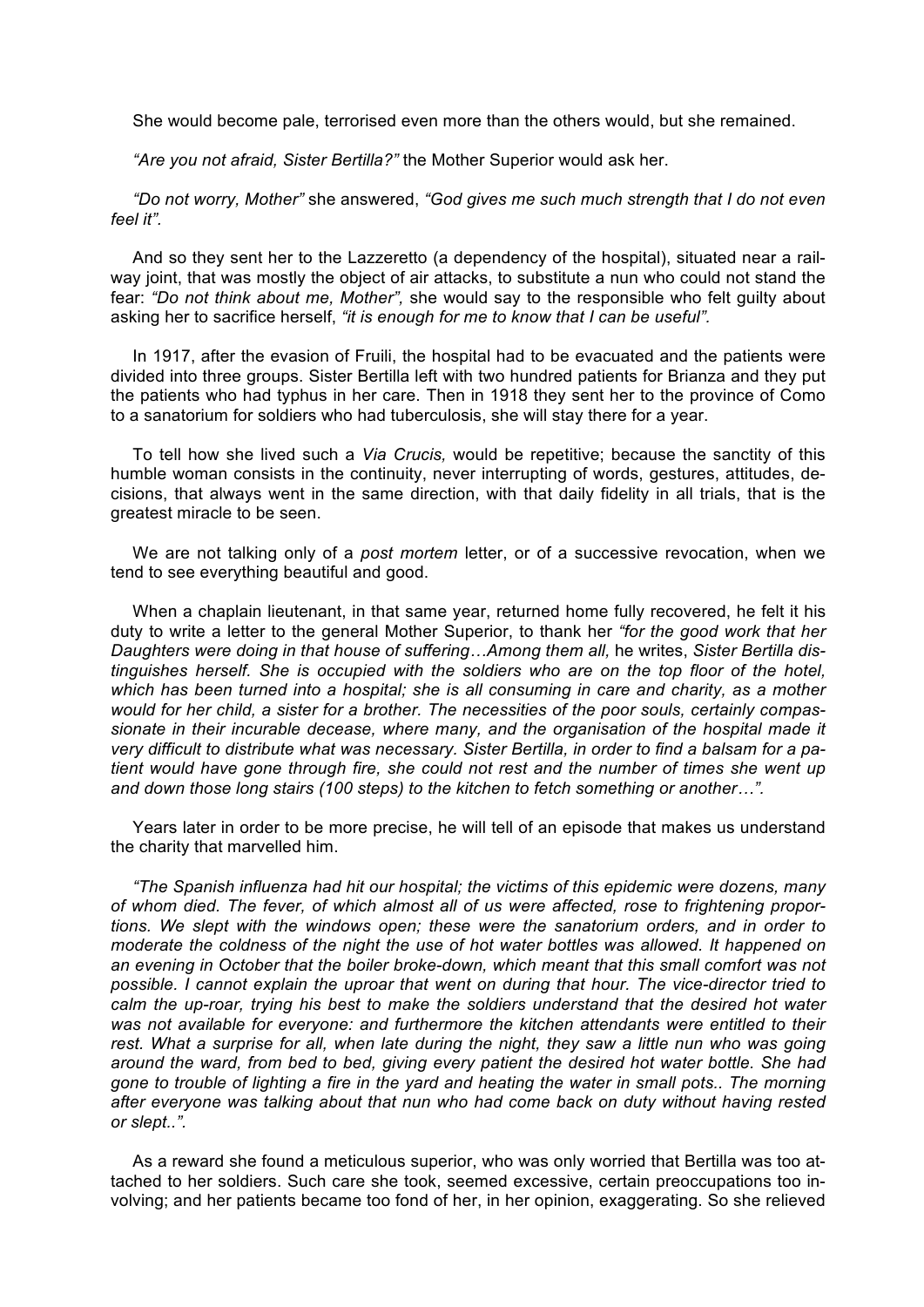her of her responsibility in the sanatorium and sent her to the laundry, where her job was to secrete piles of infected bed linen. Furthermore, as the superior considered that work of little importance, every now and again she did not forget to observe (with the cruelty of which only the mediocre are capable of, even more than the wicked) that Bertilla "did not even earn the bread she ate". It was Sister Bertillas time of "passion".

The Mother Superior went so far that Bertilla was sent back to the motherhouse: *"*Here *I am, Mother, she* said on her arrival, *"her I am a useless nun that can be of no good to the community".*

Jesus had used the incomprehension of creatures in order to answer the prayer that she often prayed to Him: *"To always be with you, in Heaven, I want to share all the bitterness of this valley of tears: I wish to love you so much, by sacrifice, by the cross, suffering".*

Who wants to escape at all costs, from sufferance, will never be able to understand the miracle that happens when the desire to participate in Christ's Cross takes hold of a heart. It happens as though Jesus' passion is renewed for us, to save all the souls on earth. The Superior general, who loved her, entrusted her with a task that was more than a reward for Bertilla. She had looked after children who had diphtheria, than soldiers with tuberculosis, now the Mother superior was sending her to a villa near Monte Berico to assist the seminars, who had been hit by the epidemic of fever that had cost the lives of many of them. So she could care for the boys who were destined to become priests, the most precious members of the Body of Christ.

What she writes, during those months, in her notebook are saturated with her love for the Blessed Virgin, it was as if She was once again with the child and her mother under the portico of the same Sanctuary.

*"Oh my dear Madonna, I do not ask for visions, or revelations, or pleasures, or kindness, not even spiritual ones. In this world I do not wish for anything more than that which you wished for when you were here on earth; to believe with all my heart and soul, without seeing, or pleasure, to suffer with joy, without consolation. To work hard for you, until I die".*

After five months she was able to return to Treviso, assigned once again to her contagious children patients, until the head physician of the medical department ask for her.

Always the same goodness, the same humility, the same peace and the same inexhaustible impulse to give, notwithstanding a visceral tumour had been killing her for some time. She had undergone surgery at twenty years of age, but the tumour had not stopped spreading. Then again she neglected herself, because of a misunderstood and invincible sense of modesty

She became more and more spiritually detached from herself: *"I have nothing that is my own, only my free will, and I, with the grace of God, am ready and resolute, cost what it may, to never do as I wish, and I do this out of pure love of Jesus, as if neither hell or Heaven exists, or even the comfort of a pure conscience".*

Without ever suspecting, she reached summits, which only the greatest mystics had reached.

On the 16<sup>th</sup> October 1922 it was evident to all that she was unable to remain on her feet. At midday the doctor visited her, the surgeon decided to operate immediately, the day after. She had been on the breach up to her last hours of life. They removed a tumour that had invaded her abdomen cavity, but it was clear that she would not recover.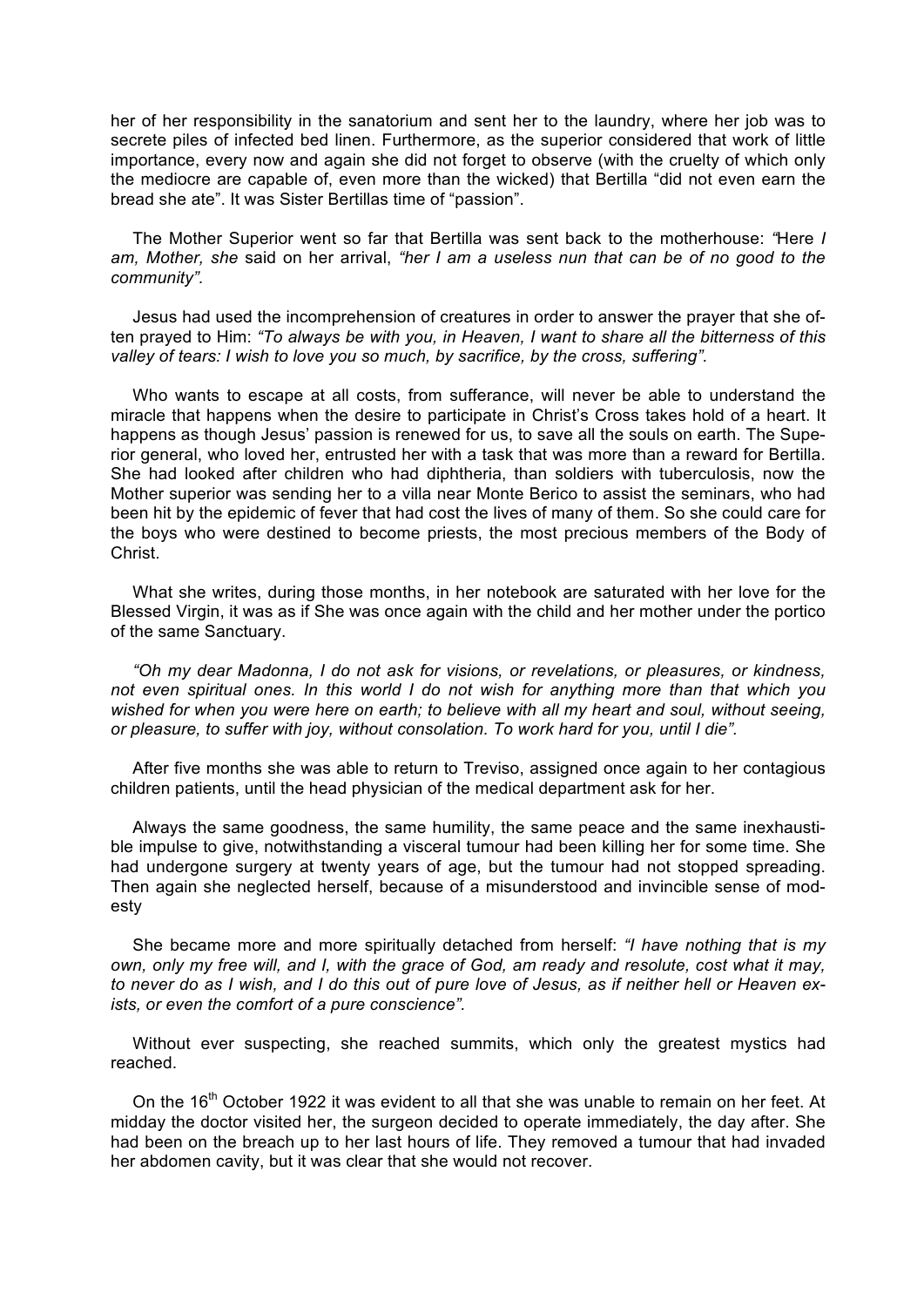The news spread through the hospital that Sister Bertilla was dying and immediately it was a rush of the head physcian, doctors and nurses, to her room.

*"You would think she was a saint!"* said one of those sisters who had always considered her a "good for nothing".

Some, seeing her suffering so meekly, in tears tried to console her. *"You must not cry. If we want to see Jesus, we have to die. I am happy".*

However, she spoke in her dialect, as she had always done. *"You must tell the sisters,* she said to the Mother superior, *that they must work for God because everything else is wothless, everything else is worthless".*

Zuccardi Merli, the doctor who was a free- thinker and freemasonry, of whom we have spoken of, watched Sister Bertilla as she was dying and he felt something change in his heart: *"I can assure, that the dawn of my spiritual change was given through the vision of Sister Bertilla when she was on the verge of death,"* he witnesses. *"In fact, for her, whose hand I kissed before she passed away, dying was so visible for everyone, a joy. She died a death like no one else I had seen dying, like someone who is already in an improved state of life. Oppressed by an atrociously painful ailment, bloodless, certain she would die, in that state in which the patient usually clutches to the doctor and asks. 'Save me', to hear her pronounce with a smile that I cannot describe: "Be happy, my sisters, I am going to my God", this was the thing that suggested an auto criticism on my part and that now I see as being sister Bertillas first miracle. In fact I said to myself: "This creature is as though she was far from us, even if still alive. There is a part of her that is material, that which remains with us, that gives thanks, that comforts those around her; but there is a spiritual part far from us, above us, which is more evident and domineering: the spiritual part that is already rejoicing in that happiness that had been the yearning of her life…".*

In these words, apparently difficult and complicated, you can hear the rationalist who has been put before the evidence of the supernatural; he who had always denied the existence of a soul, is almost constricted to seeing it while God retakes it and startles it with joy, and the body abandons.

Thus, this humble little nun, who everyone had considered "a poor goose", takes with her, in her faith, that intellectual who was so proud of his science and his freethinking. She who dying had in the pocket of her habit a worn-out catechism and who usually said:

*"I am ignorant, but I believe in everything that the Church believes in".*

To a nun who was questioning her on her "spiritual life", she answered: *I do not know what it is to 'savour the Lord'. I am quite content by being good at washing plates and offering God my work". I know nothing about spiritual life. Mine is the "the way of the carts".*

She always felt the country girl who was used to country roads, roads that lead to work, roads on which one travels without airs, pretences of elegance or distractions.

This country girl knew how to write, in her Italian full of grammatical errors, words full of nobleness and purity.

*"God and I alone, internal external recollection, continuous prayer, this is the air I breath; never-ending work, diligent, but with calmness and order. I am God's creature, God created me and he protects me, reason wanted that I am entirely His. I seek happiness, but true happiness I find only in God. I must do God's will without asking for anything in return, with no other desires, with cheerfulness and laughter. I implore God that he may help me to win my*